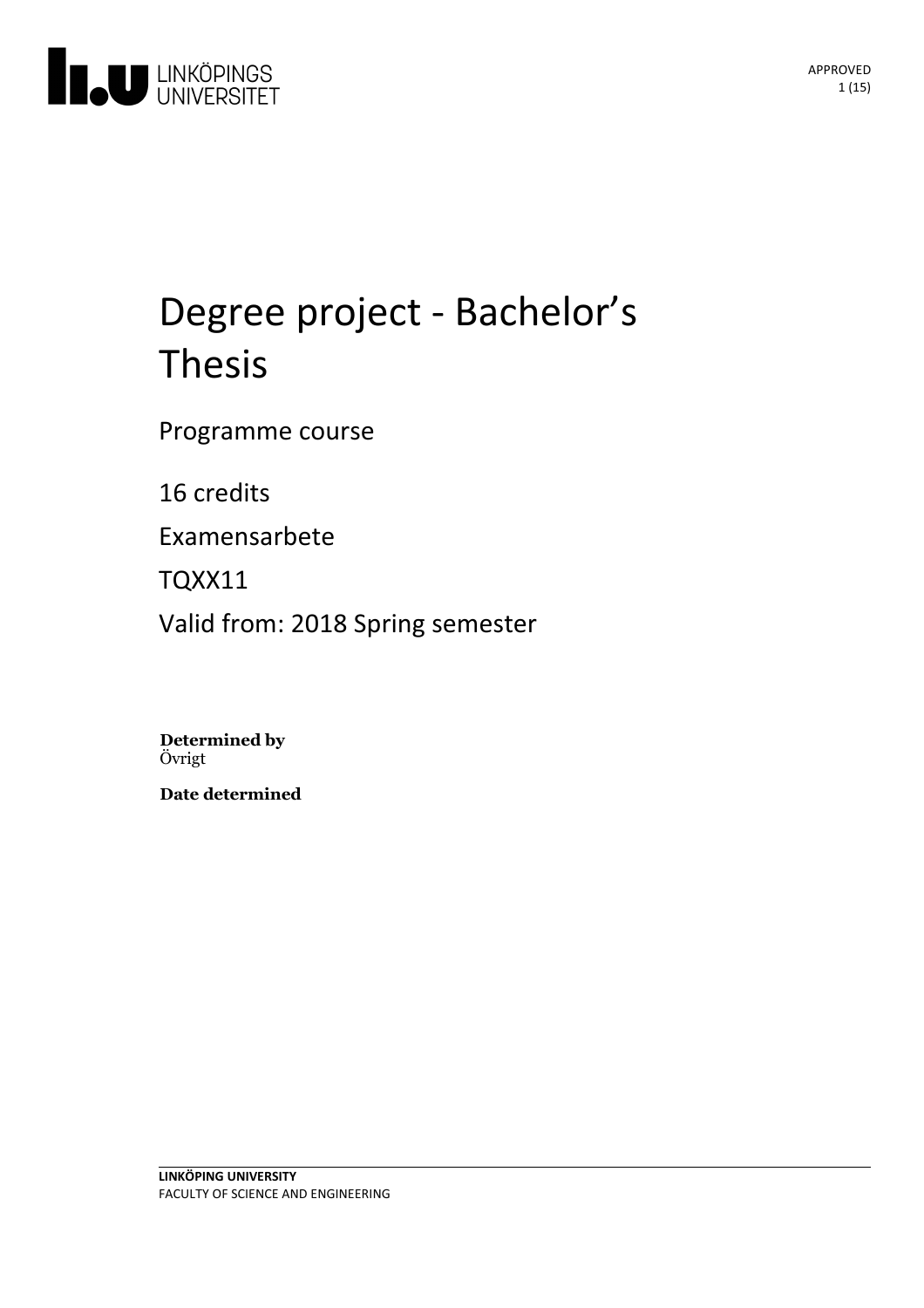Main field of study

see special list

Course level

First cycle

# Advancement level

 $G<sub>2</sub>X$ 

# Course offered for

- Chemical Analysis Engineering, B Sc in Engineering
- Computer Engineering, B Sc in Engineering
- Engineering Electronics
- Civil Engineering, B Sc in Engineering
- Mechanical Engineering, B Sc in Engineering

# Specific information

högskoleingenjör,teknologie kandidat i samband med högskoleingenjörsexamen

# Entry requirements

To be qualified to conduct a degree project, the student must have completed at least 135 credits from courses within the programme. Furthermore, there is a requirement to have enough knowledge for the specific thesis work.

Note: Admission requirements for non-programme students usually also include admission requirements for the programme and threshold requirements for progression within the programme, or corresponding.

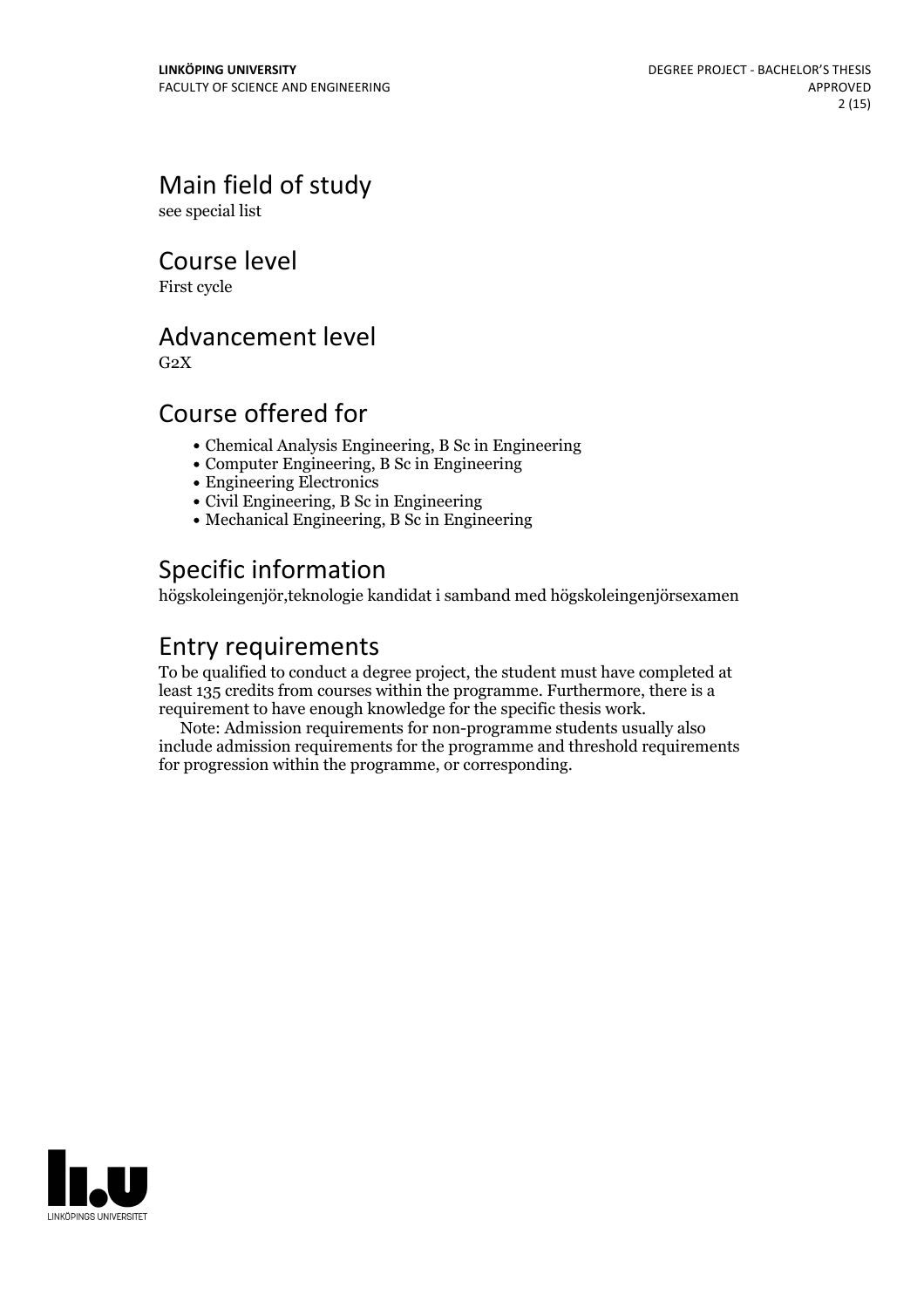# Intended learning outcomes

Knowledge of underlying sciences

The student is expected to demonstrate ability to:

- systematically integrate knowledge acquired during the studies
- apply methodological knowledge and understanding in the main field of study
- assimilate the content of relevant literature and relate the work to this

#### Personal and professional skills

The student is expected to demonstrate ability to:

- plan, implement and present an independent degree project
- formulate issues, plan and carry out advanced tasks within specified time limits
- find and evaluate scientific literature

Teamwork and Communication

The student is expected to demonstrate ability to:

- express himself/herself professionally, in writing and orally
- critically examine and discuss an independent degree project presented in writing and orally

CDIO Science/Scientific

The student is expected to be able to:

- create, analyse and/or evaluate technical solutions
- make assessments with regard to applicable ethical and societal conditions such as economically, socially and ecologically sustainable development

### Course content

Determined individually for each student in consultation with the examiner and supervisor. Work should be performed in the main field of study.

# Teaching and working methods

The course consists of an independent work. Each student/group of students is appointed a supervisor and an examiner. The degree project is the final step before graduation.

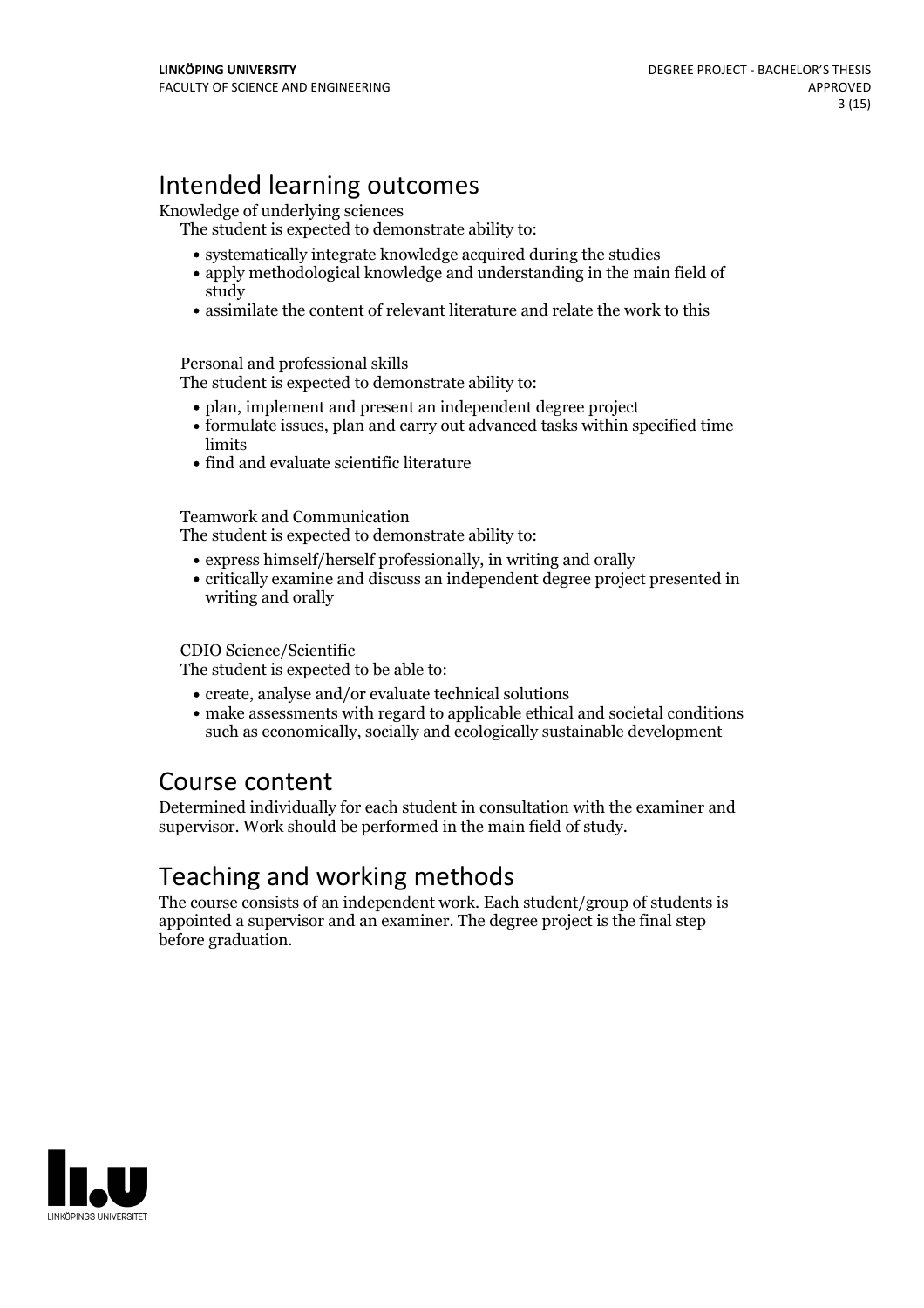# Examination

| UPG1 Planning report, written report, oral presentation and<br>reflection document | 14<br>credits G                                         |  |
|------------------------------------------------------------------------------------|---------------------------------------------------------|--|
| <b>OPPO</b> Opposition                                                             | $1.5$ U,<br>$\operatorname{credits}$ $\operatorname{G}$ |  |
| <b>AUSK</b> Attendance at two thesis presentations                                 | $rac{0.5}{\text{credits}}$ D                            |  |

Only degree projects at a level equal to or higher than that of your personal degree project can be selected for opposition and thesis presentation attendance. The written report should consist of <sup>a</sup> manuscript ready for publication

together with an individual document regarding the completed degree project.<br>The student must oppose at least one degree project.<br>Attendance at thesis presentations may be carried out from the fifth semester

of the bachelor programme and is recorded in the course code TEXJOB until the

The course is graded Pass/Fail.

# Grades

Two grade scale, older version, U, G

### Department

Tekniska fakultetens kansli

### Education components

Preliminary scheduled hours: 0 h Recommended self-study hours: 427 h

# Course literature

### **Other**

Determined individually for each student in consultation with the examiner and supervisor.

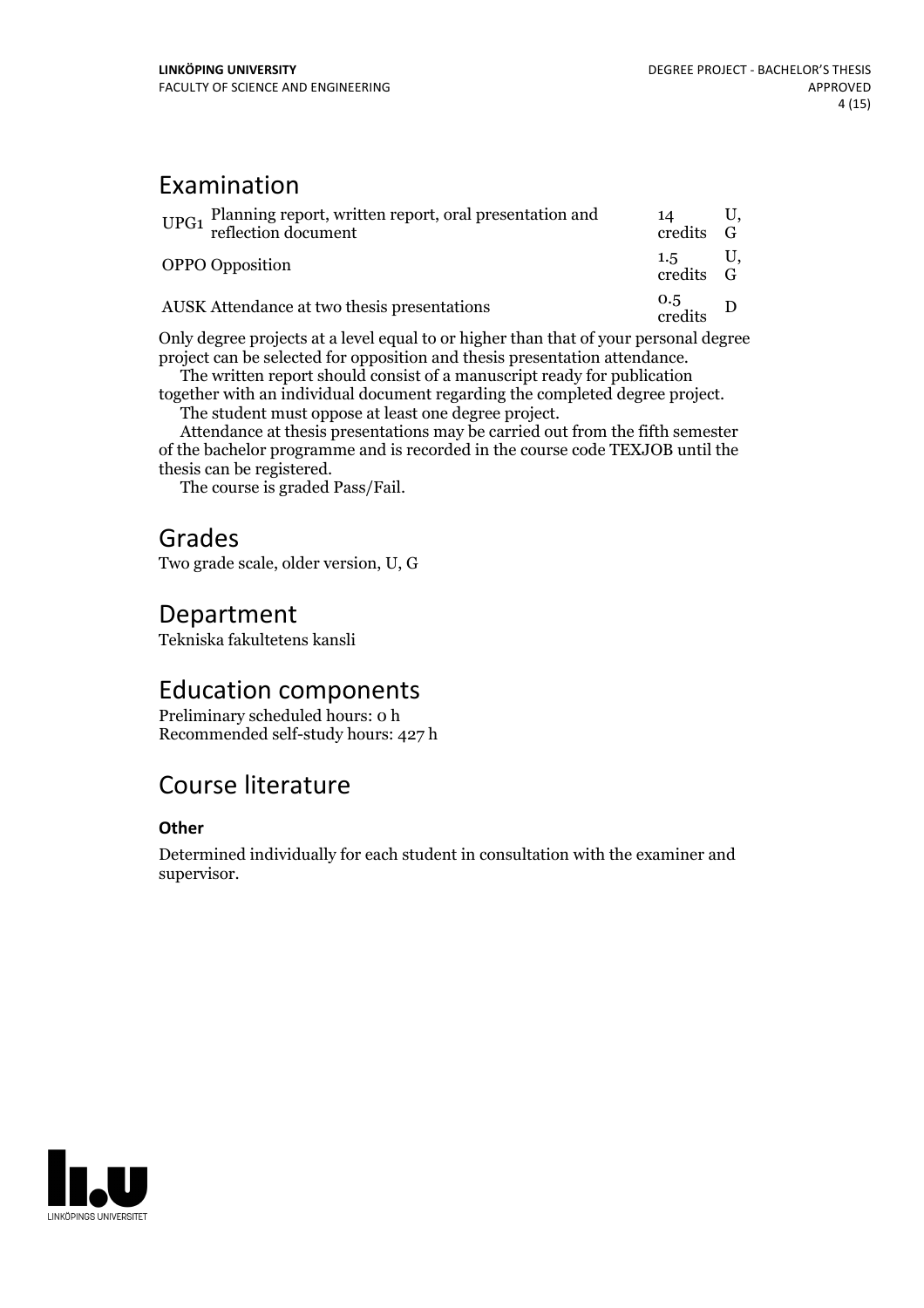# **Common rules**

### **Course syllabus**

A syllabus has been established for each course. The syllabus specifies the aim and contents of the course, and the prior knowledge that a student must have in order to be able to benefit from the course.

### **Timetabling**

Courses are timetabled after a decision has been made for this course concerning its assignment to a timetable module. A central timetable is not drawn up for courses with fewer than five participants. Most project courses do not have a central timetable.

### **Interrupting a course**

The vice-chancellor's decision concerning regulations for registration, deregistration and reporting results (Dnr LiU-2015-01241) states that interruptions in study are to be recorded in Ladok. Thus, all students who do not participate in a course for which they have registered must record the interruption, such that the registration on the course can be removed. Deregistration from <sup>a</sup> course is carried outusing <sup>a</sup> web-based form: www.lith.liu.se/for-studenter/kurskomplettering?l=sv.

### **Cancelled courses**

Courses with few participants (fewer than 10) may be cancelled or organised in a manner that differs from that stated in the course syllabus. The board of studies is to deliberate and decide whether a course is to be cancelled orchanged from the course syllabus.

### **Regulations relatingto examinations and examiners**

Details are given in a decision in the university's rule book: http://styrdokument.liu.se/Regelsamling/VisaBeslut/622678.

### **Forms of examination**

#### **Examination**

Written and oral examinations are held at least three times a year: once immediately after the end of the course, once in August, and once (usually) in one of the re-examination periods. Examinations held at other times are to follow a decision of the board of studies.

Principles for examination scheduling for courses that follow the study periods:

courses given in VT1 are examined for the first time in March, with re-

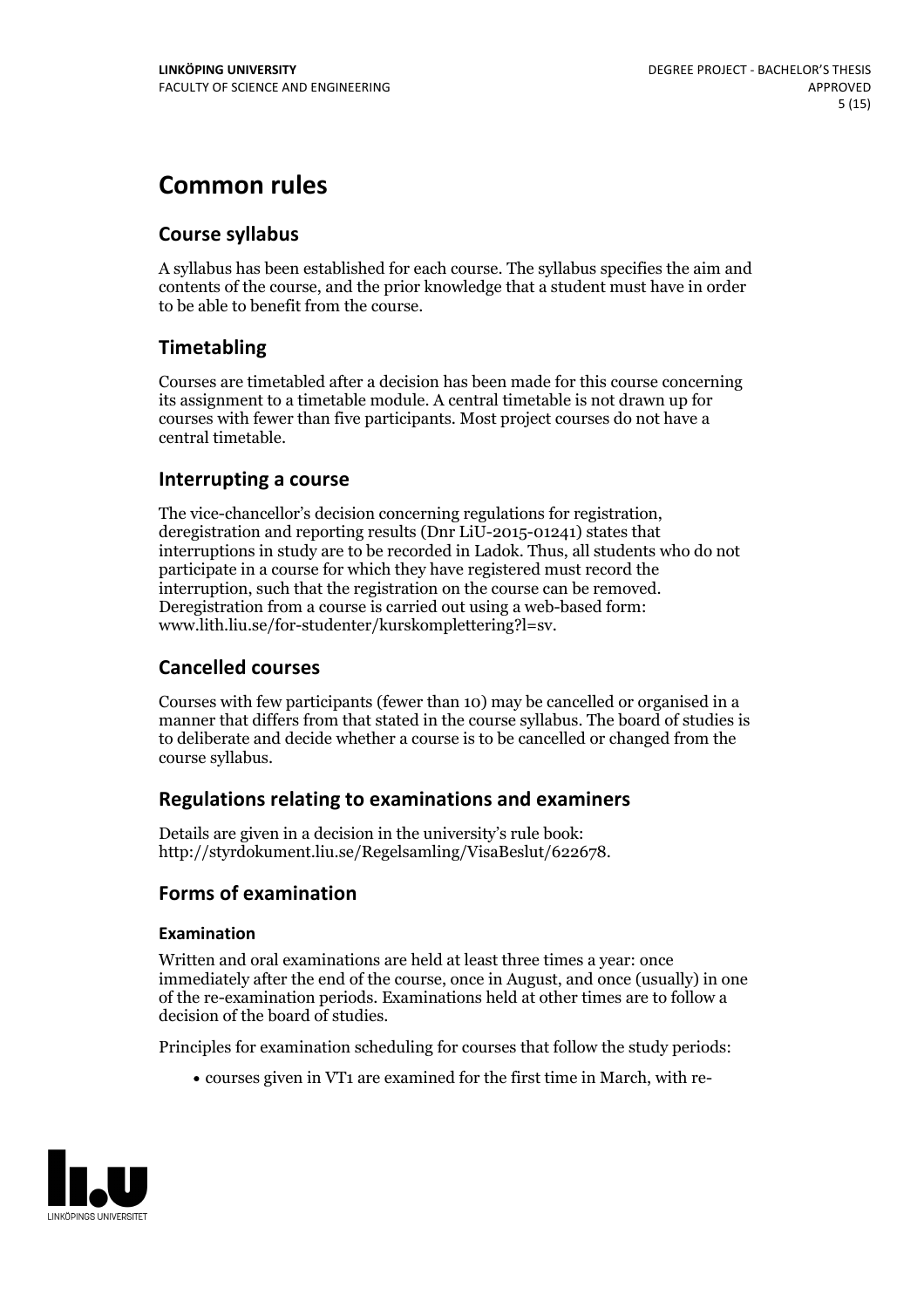examination in June and August

- courses given in VT2 are examined for the first time in May, with re-examination in August and October
- courses given in HT1 are examined for the first time in October, with re-examination in January and August
- courses given in HT2 are examined for the first time in January, with re-examination at Easter and in August.

The examination schedule is based on the structure of timetable modules, but there may be deviations from this, mainly in the case of courses that are studied and examined for several programmes and in lower grades (i.e. 1 and 2).

- Examinations for courses that the board of studies has decided are to be held in alternate years are held only three times during the year in which
- the course is given.<br>• Examinations for courses that are cancelled or rescheduled such that they are not given in one or several years are held three times during the year that immediately follows the course, with examination scheduling that corresponds to the scheduling that was in force before the course was cancelled or rescheduled.<br>• If teaching is no longer given for a course, three examination occurrences
- are held during the immediately subsequent year, while examinations are at the same time held for any replacement course that is given, or alternatively in association with other re-examination opportunities. Furthermore, an examination is held on one further occasion during the next subsequent year, unless the board of studies determines otherwise.<br>• If a course is given during several periods of the year (for programmes, or
- on different occasions for different programmes) the board orboards of studies determine together the scheduling and frequency of re-examination occasions.

#### **Registration for examination**

In order to take an examination, a student must register in advance at the Student Portal during the registration period, which opens 30 days before the date of the examination and closes 10 days before it. Candidates are informed of the location of the examination by email, four days in advance. Students who have not registered for an examination run the risk of being refused admittance to the examination, if space is not available.

Symbols used in the examination registration system:

- \*\* denotes that the examination is being given for the penultimate time.
- \* denotes that the examination is being given for the last time.

#### **Code of conduct for students during examinations**

Details are given in a decision in the university's rule book: http://styrdokument.liu.se/Regelsamling/VisaBeslut/622682.

#### **Retakes for higher grade**

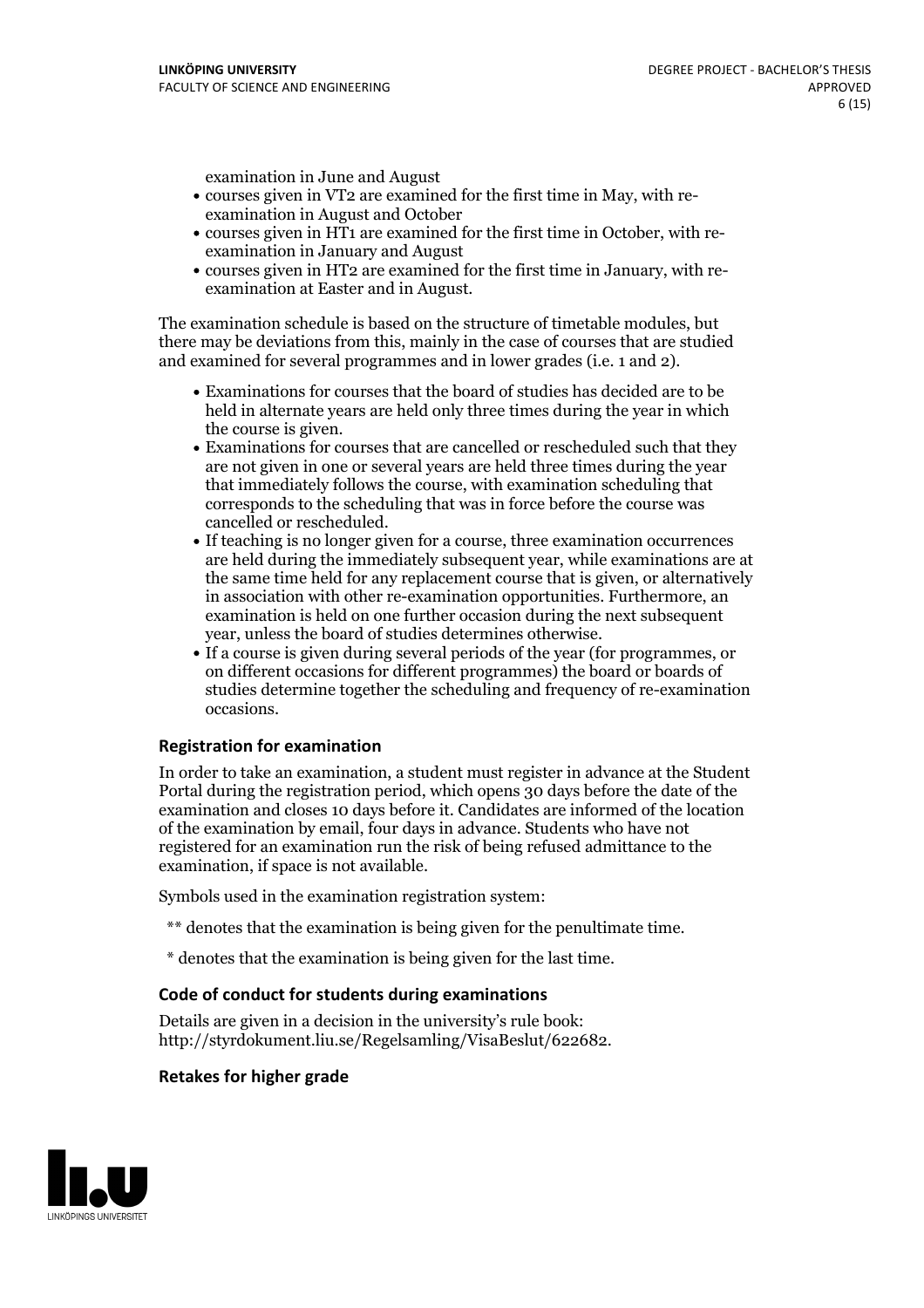Students at the Institute of Technology at LiU have the right to retake written examinations and computer-based examinations in an attempt to achieve a higher grade. This is valid for all examination components with code "TEN" and "DAT". The same right may not be exercised for other examination components, unless otherwise specified in the course syllabus.

#### **Retakes of other forms of examination**

Regulations concerning retakes of other forms of examination than written examinations and computer-based examinations are given in the LiU regulations for examinations and examiners, http://styrdokument.liu.se/Regelsamling/VisaBeslut/622678.

#### **Plagiarism**

For examinations that involve the writing of reports, in cases in which it can be assumed that the student has had access to other sources (such as during project work, writing essays, etc.), the material submitted must be prepared in accordance with principles for acceptable practice when referring to sources (references or quotations for which the source is specified) when the text, images, ideas, data, etc. of other people are used. It is also to be made clear whether the author has reused his or her own text, images, ideas, data, etc. from previous examinations.

A failure to specify such sources may be regarded as attempted deception during examination.

#### **Attempts to cheat**

In the event of <sup>a</sup> suspected attempt by <sup>a</sup> student to cheat during an examination, or when study performance is to be assessed as specified in Chapter <sup>10</sup> of the Higher Education Ordinance, the examiner is to report this to the disciplinary board of the university. Possible consequences for the student are suspension from study and a formal warning. More information is available at https://www.student.liu.se/studenttjanster/lagar-regler-rattigheter?l=sv.

#### **Grades**

The grades that are preferably to be used are Fail (U), Pass (3), Pass not without distinction  $(4)$  and Pass with distinction  $(5)$ . Courses under the auspices of the faculty board of the Faculty of Science and Engineering (Institute of Technology) are to be given special attention in this regard.

- 1. Grades U, 3, 4, 5 are to be awarded for courses that have written
- examinations. 2. Grades Fail (U) and Pass (G) may be awarded for courses with <sup>a</sup> large degree of practical components such as laboratory work, project work and group work.

#### **Examination components**

- 
- 1. Grades U, 3, 4, <sup>5</sup> are to be awarded for written examinations (TEN). 2. Grades Fail (U) and Pass (G) are to be used for undergraduate projects and other independent work.

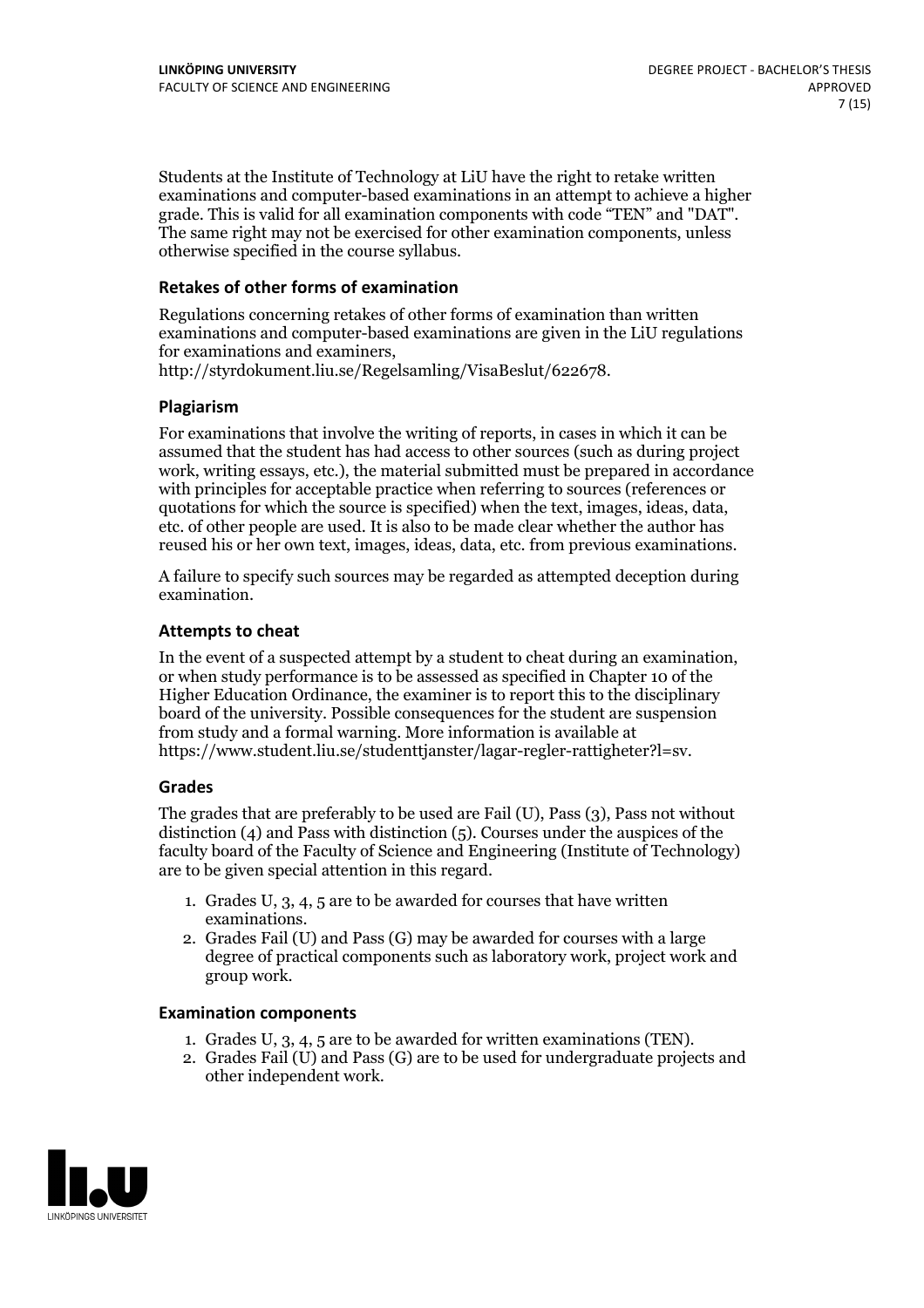- 3. Examination components for which the grades Fail (U) and Pass (G) may be awarded are laboratory work (LAB), project work (PRA), preparatory written examination (KTR), oral examination (MUN), computer-based examination (DAT), home assignment (HEM), and assignment (UPG).
- 4. Students receive grades either Fail (U) or Pass (G) for other examination components in which the examination criteria are satisfied principally through active attendance such as other examination (ANN), tutorial group (BAS) or examination item (MOM).

The examination results for a student are reported at the relevant department.

### **Regulations (applyto LiU in its entirety)**

The university is a government agency whose operations are regulated by legislation and ordinances, which include the Higher Education Act and the Higher Education Ordinance. In addition to legislation and ordinances, operations are subject to several policy documents. The Linköping University rule book collects currently valid decisions of a regulatory nature taken by the university board, the vice-chancellor and faculty/department boards.

LiU's rule book for education at first-cycle and second-cycle levels is available at http://styrdokument.liu.se/Regelsamling/Innehall/Utbildning\_pa\_grund- \_och\_avancerad\_niva.

### **Degree projects for Bachelor of Science in Engineering, Bachelor ofScience (Technology), Bachelor ofScience, Bachelor of Arts, and Bachelor without prefix**

General provisions for the degree project are given here. The appropriate board of studies can provide further, programme-specific regulations, which are given in the programme syllabus and/or the course syllabus for the degree project. Information and links to course syllabuses, registration, reflection documents, etc. can be found at www.lith.liu.se/examensarbete/examensarbete?l=sv.

#### **General provisions**

To be awarded the degree of Bachelor of Science in Engineering, Bachelor of Science (Technology), Bachelor of Science, Bachelor of Arts or Bachelor without prefix it is required that the student has completed a degree project and achieved the Pass grade for it. The components of the degree project are described in the relevant course syllabus.

#### **Aim**

The aim of the degree project is described in the relevant course syllabus, www.lith.liu.se/examensarbete/examensarbete?l=sv. Links to the course syllabuses are found under the heading "Utbildningar" ("Högskoleingenjörsutbildning" or "Kandidatutbildning").

#### **Extent**

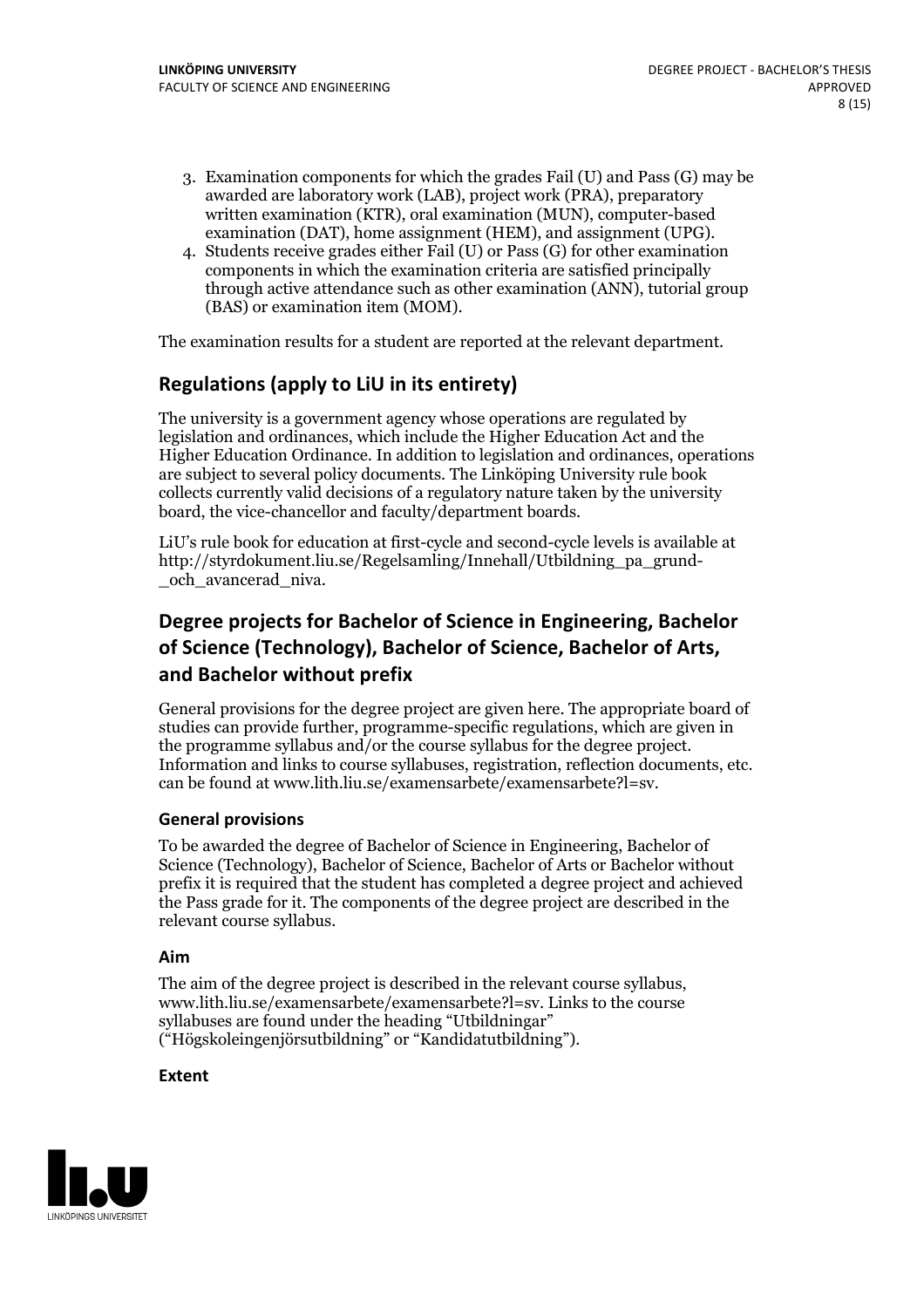Requirements for the extent of the degree project for each type of degree are given in the syllabus of the study programme.

#### **Locations for a degree project**

The work is carried out in the form of:

- an internal degree project located at one of the participating departments at LiU
- an external degree project located at, for example, a company, government agency, or other organisation in Sweden or abroad, that an examiner has assessed to be competent to manage a degree project that satisfies the requirements
- a degree project within an exchange agreement in association with study abroad, whereby all study results are to be credited to the student by the relevant board of studies.

The main subject areas that are permitted within each study programme are described in the programme syllabus. Any individual subjects that may be relevant to the main subject area are to be determined by the relevant board of studies.

The examiner for a degree project within a certain subject area are determined by the board of studies that is responsible for general degrees within the main subject area. An up-to-date list is given at

http://www.lith.liu.se/examensarbete/examensarbete?l=sv.

#### **Degree projects within agreements relatingto study abroad**

During study abroad that takes place within the framework of an agreement, the provisions of the host institute relating to degree projects are applied. The student is to consult the board of studies and together ensure that the proposed degree project is carried out in a main subject area that is permitted within the study programme. Approved main subject areas for degree projects are specified in the syllabus for the relevant programme.

A certificate confirming that the degree project has been approved and a copy of the degree project report (in PDF format) are to be submitted to the relevant board of studies.

#### **Selection of degree project**

A degree project is to be selected in consultation with an examiner, who is also responsible that the specialisation, extent and level of the project satisfy the requirements specified in LiTH regulations.

In cases in which issues relating to work-related copyright, patenting or remuneration may arise, provisions governing these should be established in advance. A student working on a degree project may sign a confidentiality agreement in order to obtain access to confidential information necessary for the degree project. The supervisor and examiner, however, determine whether they are prepared to sign a confidentiality agreement, and thus the confidential information must not normally be of such nature that it is necessary to supervise

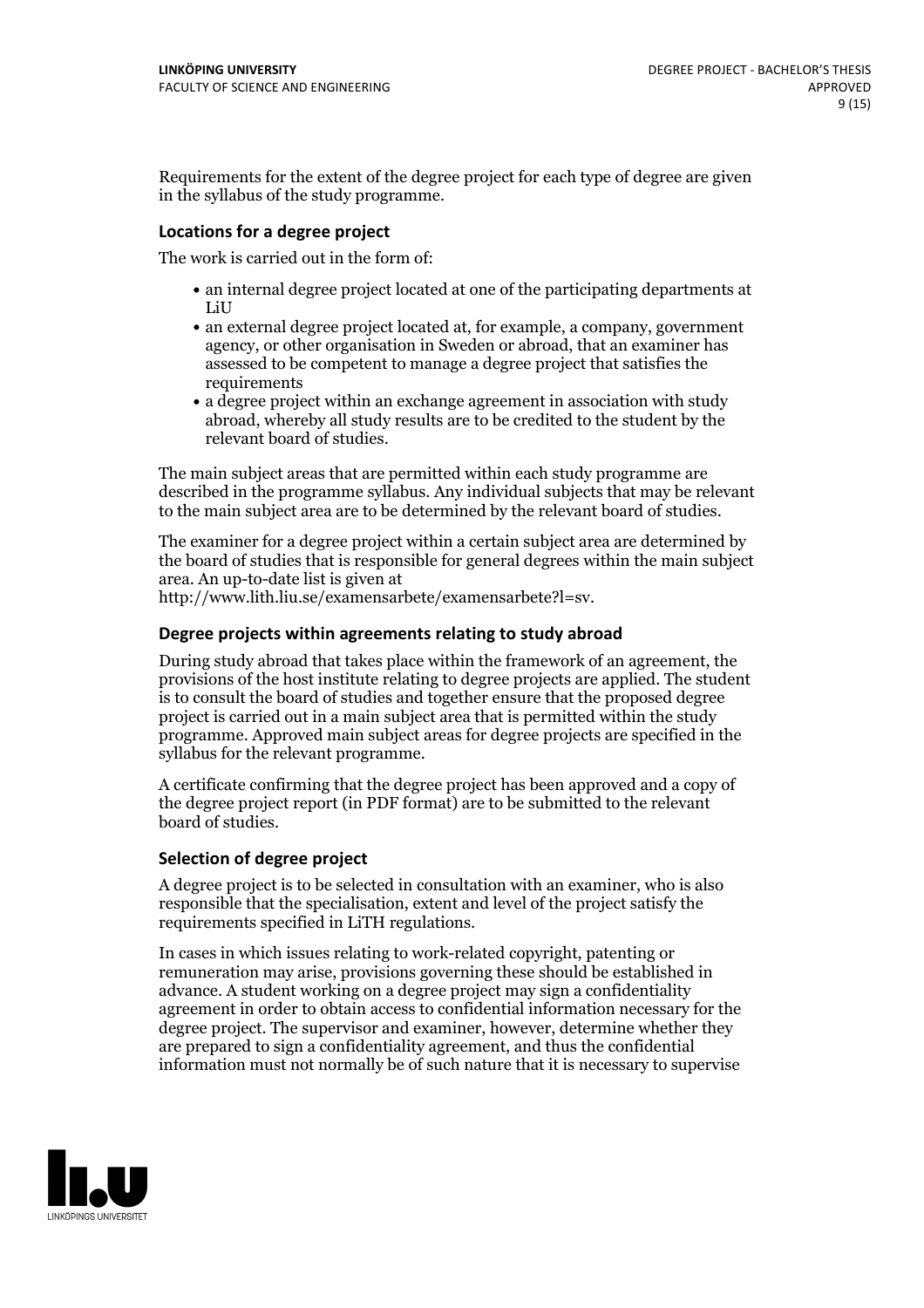or grade the work. The complete degree project report is to be published during the grading procedure, unless special circumstances prevent this. If any part of the report should not be published, this must be approved in advance by the examiner and the relevant head of department. Note that final decisions relating to confidentiality are taken by an administrative court.

#### **Commencement of a degree project**

Requirements that must be satisfied before a degree project can be started are given in the currently valid course syllabus, which can be obtained at www.lith.liu.se/examensarbete/examensarbete?l=sv.

Notification of <sup>a</sup> degree project is to be carried outwhen the degree project starts, at www.lith.liu.se/for-studenter/anmalan-till-exjobb?l=sv. Registration of the degree project is to take place before work commences, after the student has registered for the term.

Before the start of the degree project, the examiner is to ensure that the student satisfies the conditions for commencement of the degree project within the relevant main subject area. Support in this can be obtained from the study guidance counsellor, who checks the general requirements for starting the degree project.

The student is also to notify the relevant department of the start of the degree project.

#### **Degree projects in collaboration with another student**

In cases in which two students carry out a degree project together, the contribution of each student is to be specified. The extent of the work is to correspond to the extent of two individual degree projects. The examiner is to ensure that each student has contributed in a satisfactory manner to the work, and that each student satisfies the requirements for achieving a Pass grade for the degree project.

Degree projects carried out in collaboration between more than two students are not permitted.

#### **Examiners**

The examiner is to be employed at LiU as professor, associate professor, senior lecturer, research fellow, lecturer, research assistant, postdoc, assistant lecturer The examiner must also have the expertise required to examine degree projects within the relevant main subject area, and be appointed by the board of studies.

The examiner is to:

- ensure before the start of the degree project that the student satisfies the conditions for commencement of the degree project within the relevant main subject area. The study guidance counsellor is to check whether the
- commencement criteria are satisfied and inform the examiner of this.<br>• check whether special admission requirements (where relevant) are

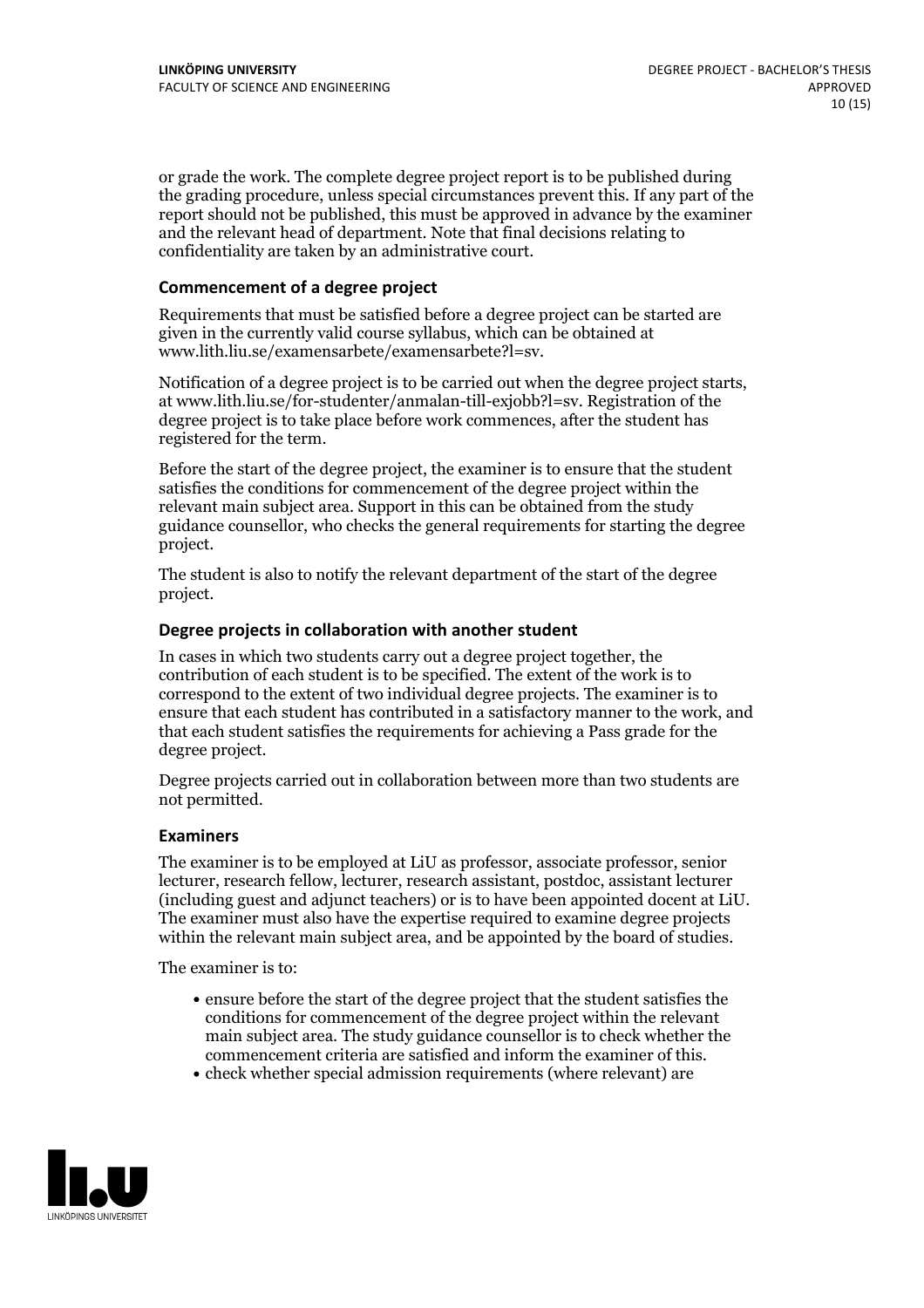satisfied, for example that the student can demonstrate a certain degree of in-depth knowledge within the field relevant for the degree project

- determine the specialisation and principal work of the degree project, based on an assessment of whether the degree project will result in the learning outcomes of the course syllabus being satisfied
- pass/fail the planning report
- be responsible that the supervisor or supervisors carry out their duties
- approve the work for presentation
- before the presentation, check that the student has registered for the degree project
- before the presentation, check that the proposed opponent satisfies the conditions for commencement of the degree project and has attended two report presentations
- pass/fail the presentation and the opposition to it
- approve a concluding reflection document
- ensure that a degree project that has been passed satisfies the learning outcomes of the course syllabus and other requirements, and award a grade to the degree project (either  $G = Pass$ , or  $U = Fail$ ).

In cases in which a degree project is carried out jointly by two students with different main subject areas, one examiner in each main subject area must be appointed, where this is necessary.

#### **Supervisors**

A student working on a degree project is to have access to an internal supervisor at the department at which the degree project has been registered. The internal supervisor is to have a degree that corresponds at least to the level of the degree project to be supervised. The internal supervisor may, in exceptional circumstances, be the same individual as the examiner. A decision of whether to allow this in a particular case is to be made by the relevant board of studies before the degree project is started. The supervisor is to ensure that the student obtains help with:

- expert support in general questions related to methods, specialist knowledge ofthe subject, and writing the report
- problem formulation, and setting the limits of the work
- scheduling and planning work, and selection of appropriate methods.

If the degree project is being carried out outside of LiTH, an external supervisor from the host is to be appointed.

#### **Planning report**

During the first weeks of the degree project, the student is to draw up a planning report that contains:

- $\bullet$  a preliminary title of the degree project
- planned literature foundation
- a preliminary statement of the research question, against the background of the literature foundation

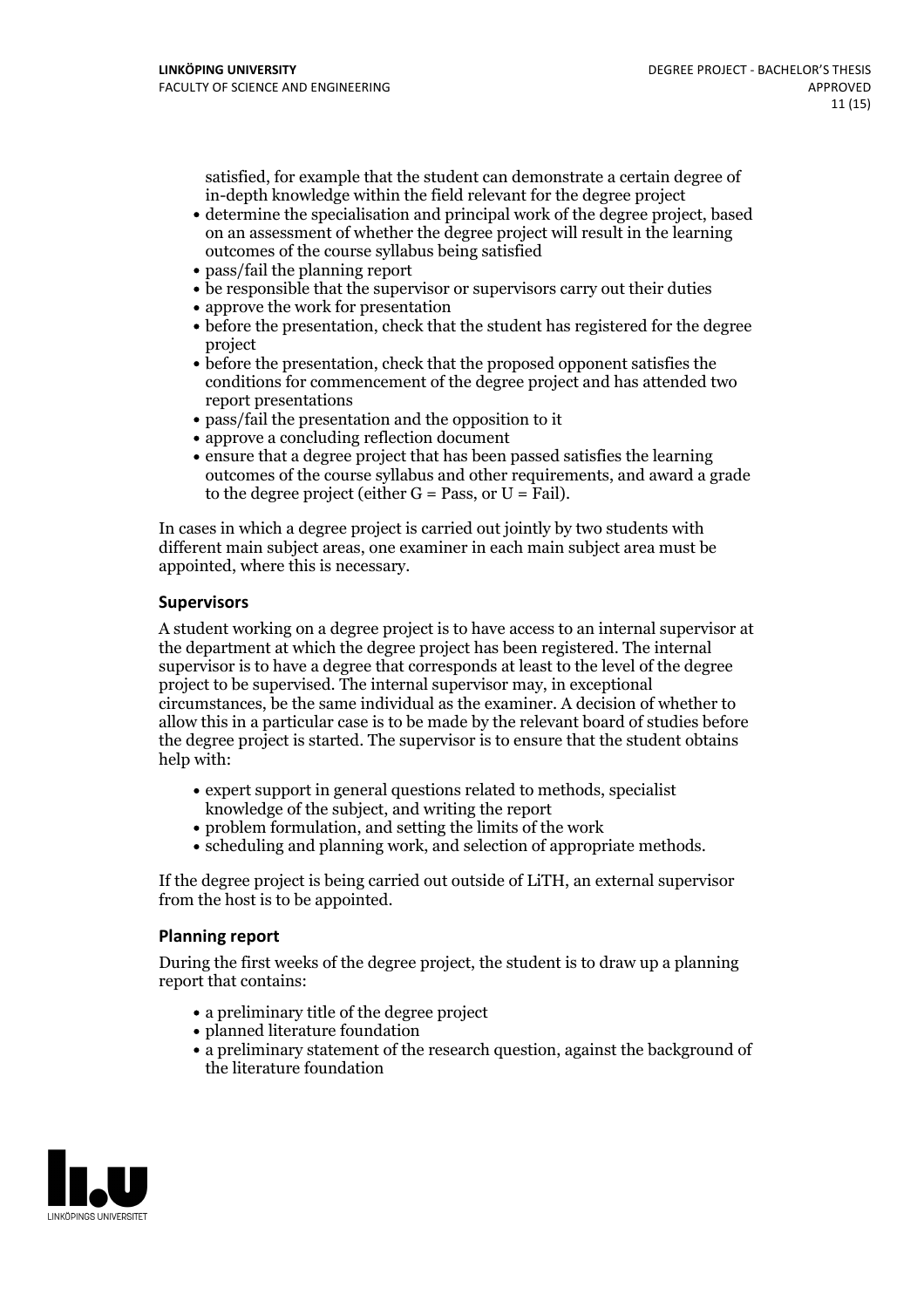- a preliminary description of the approach to be taken
- a schedule for the execution of the degree project, including suggested date for the presentation.

#### **Reporting**

Both oral and written reports of the degree project are to be made, in Swedish or English. The board of studies may permit other languages to be used.

The oral report is to take place at a public presentation. The written report is to be in the form of a professionally produced degree project report. The presentation and report are to follow the instructions given below.

#### **Presentation**

The oral presentation is to take place when the examiner considers that the work has been completed and is ready to be presented. The presentation is to take place at LiTH at a time when other students can attend. This means that the presentation can take place on a date that the student has agreed with the examiner, normally between the re-examination period in August and midsummer, and after the student has attended other students' report presentations.

The oral presentation is to describe the background to the problem that has been studied, describe the methods used, and present the results and conclusions. The presentation is to be at a level suitable for everyone present, not just for specialists. After the oral presentation, the student is to counter any criticism that the opponent may raise, and allow other participants to pose questions. The presentation and the opposition are to be approved by the examiner. When any required adjustments of the report have been made, and the student has functioned as an opponent for another degree project, the degree project is reported as a passed course and the credits can be used to satisfy the requirements for a degree.

#### **Degree project report**

The written degree project report is to be professionally written and comprehensive, and it is to demonstrate a scientific approach. The report must be prepared in accordance with principles for acceptable practice when referring to sources (references or quotations for which the source is specified) when the text, images, ideas, data, etc., of other people are used. It is also to be made clear whether the author has reused his or her own text, images, ideas, data, etc. from previous examinations, such asundergraduate work, project reports, etc. (This is sometimes known as "self-plagiarism".) A failure to specify such sources may be regarded as attempted deception during examination.

The contents are to be easy to understand, and the way in which material is presented is important. It must describe the background to the project and the formulation of the research question. The choice of approach is to be clearly explained, and the report should make clear the coupling between the results and the conclusions. Commonly accepted scientific methods are to be used for processing the results. The discussion is to be comprehensive, and demonstrate

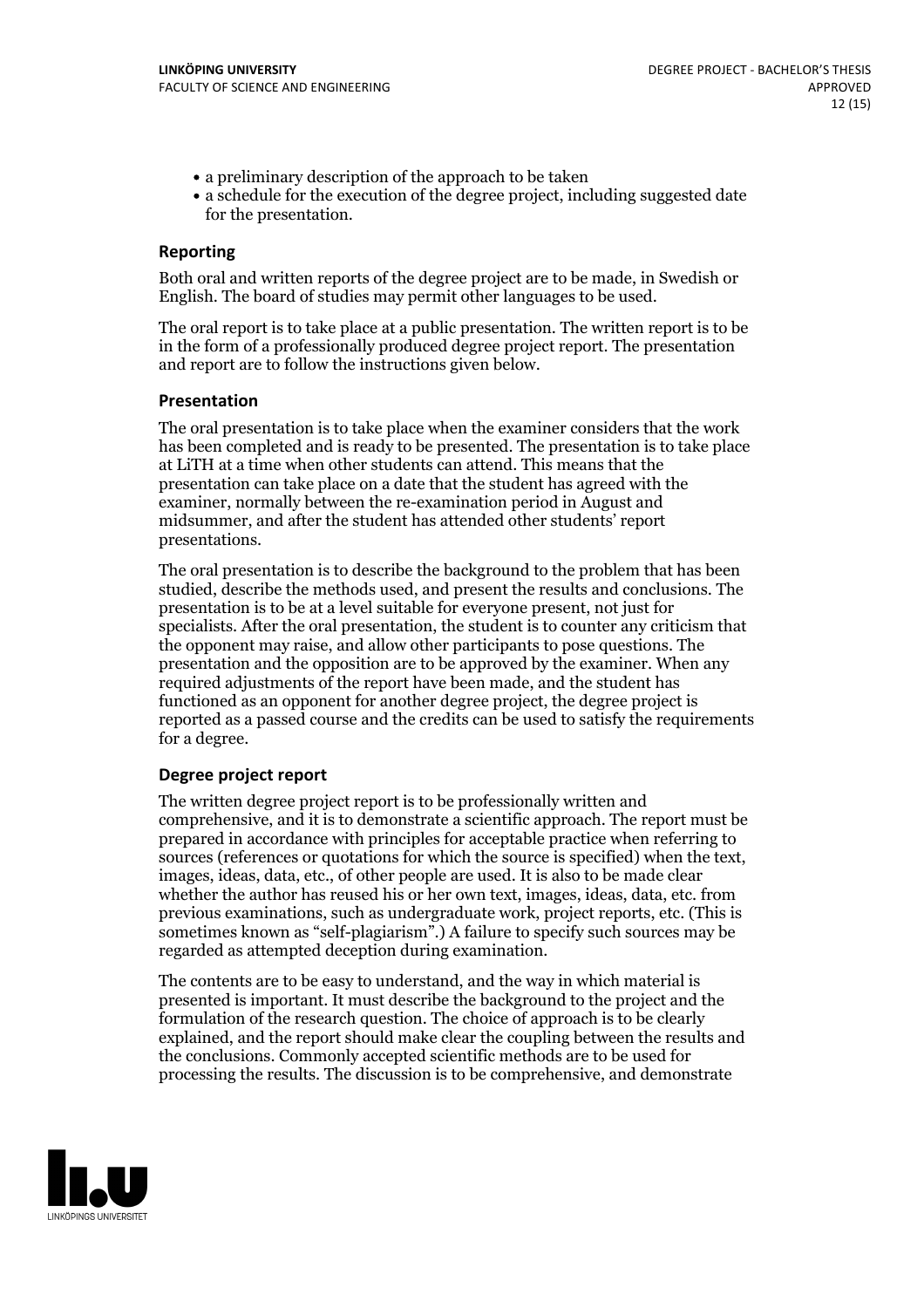that the student masters analytical thought processes. The report is to demonstrate good mastery of the literature in the field, and include an abstract. Reports that are principally written in Swedish should contain <sup>a</sup> summary in English. A publication-ready manuscript and a reflection document covering the work undertaken are to be submitted to the examiner within 10 working days of the oral presentation. Deviations from this limit may be granted by the examiner. If final versions of the required documents are not submitted as stipulated, the examiner may determine that the presentation is to be repeated.

The Faculty of Science and Engineering (Institute of Technology) at Linköping University recommends that degree project reports be published.

#### **Opposition**

An oral opposition is to be carried out either before or after the student presents his or her own report. The opponent must satisfy the same requirements for the number and level of credits gained as those of the student's degree project. The opponent must also have attended two report presentations as a member of the audience. Acting as an opponent during the report presentation of another student is subject to points-based assessment as described in the course syllabus.

The opponent is to:

- discuss and comment on the selection of methods, results and (where relevant) data processing, conclusions, possible alternative solutions and conclusions, and the management of literature
- comment on the general arrangement of the degree project report and related, formal aspects of style, and comment on the oral presentation technique
- illuminate the strengths and weaknesses of the report.

The duration of the opposition should be approximately the same as that of the presentation, and it is to include a discussion in which the student presenting the report replies to and comments on the criticism raised by the opponent.

One week before the presentation, the opponent is to submit in writing to the examiner the important issues that will be discussed, and the structure of the opposition that will be taken. The opponent and the examiner discuss the structure that the opponent has drawn up.

In a normal case, the number of opponents will be the same as the number of respondents. In exceptional cases, the examiner may decide that this is not to be the case.

#### **Attendance at presentations**

A student is to attend presentations of degree project reports as described in the syllabus. The presentations attended must be atthe same level or a higher level than the degree project of the student.

It is advantageous that one of the presentations attended is a licentiate degree seminar or a doctoral disputation. The student is responsible for ensuring that a

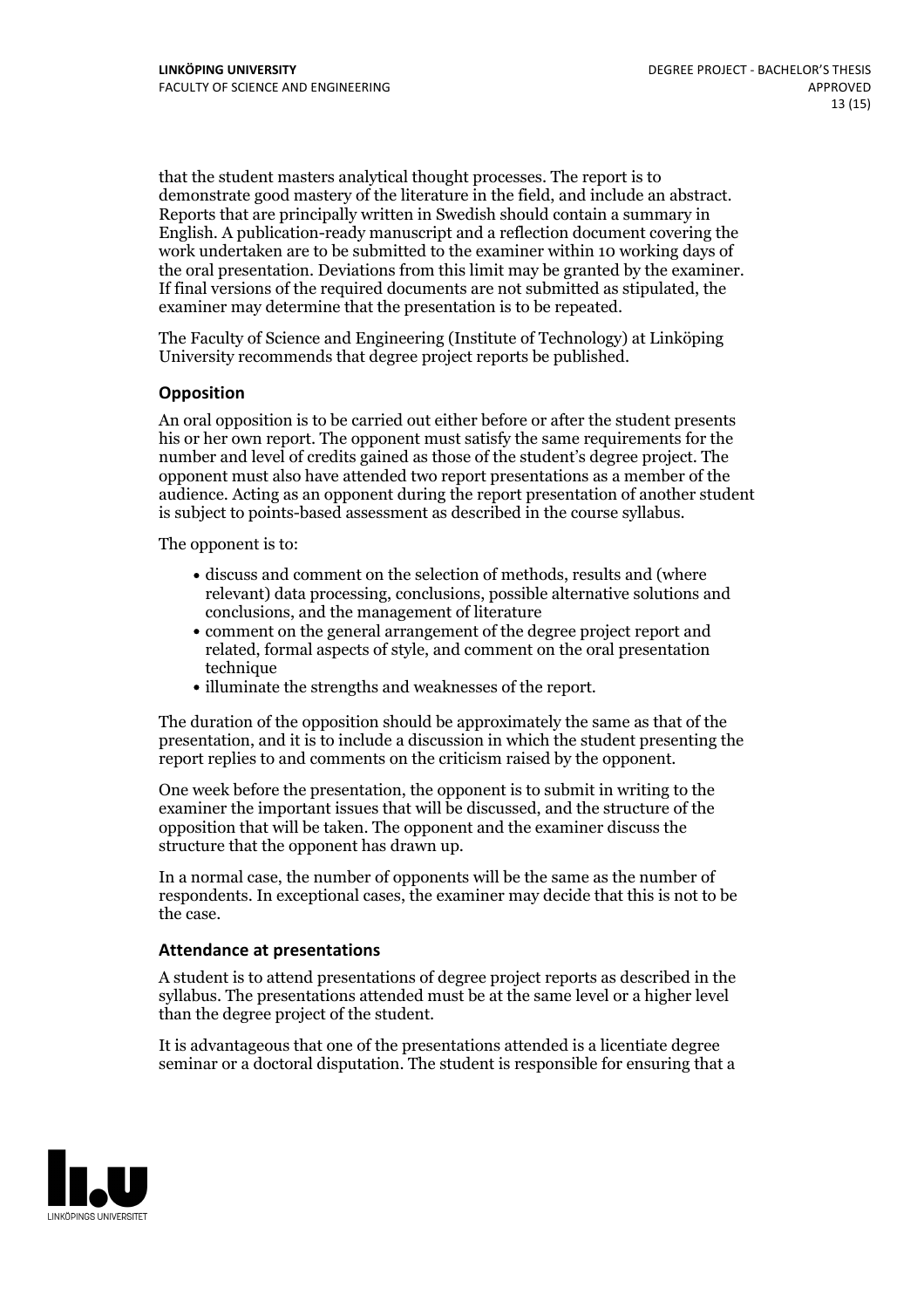certification of attendance at the presentation is obtained and passed to the departmental administrator for registration in Ladok. Attendance at such presentations is a component of the degree work that is subject to points-based assessment.

The occasions on which a student attends presentations are to be completed before the student presents the degree project report. The syllabus for the degree project describes the scheduling of the attendance at presentations.

#### **Reflection document**

A document reflecting on the work that has been carried outis to be submitted to the examiner within 10 working days of the oral presentation. Instructions for preparing a reflection document can be reached through www.lith.liu.se/examensarbete/examensarbete?l=sv.

#### **Grades**

The degree project is graded as either Pass or Fail. In order for a student to obtain a pass grade for the degree project, all components must be completed and be awarded a pass grade.

#### **Right to obtain supervision**

It is expected that the student complete and pass a degree project within specified time limits. The department is required to provide supervision for a maximum of 12 months after the student has registered the degree project in Ladok. The examiner may grant additional supervision after this period in special cases. If the examiner determines that supervision is to be ended, the degree project is to be awarded a Fail grade.

If a degree project is awarded a Fail grade for the reason described above or for any other reason, the student is to be directed towards carrying out a further degree project.

#### **Quality assurance**

The relevant board of studies has overall responsibility for the quality of study programmes. This responsibility covers also degree projects. Quality assurance is to be carried out as determined by the faculty board.

#### **Exemptions**

If special circumstances apply, a board of studies may grant exemptions from the regulations specified above. The oral opposition, for example, may be replaced by an extensive written opposition, if the board of studies approves this. Examples are:

- international students for whom special circumstances apply
- other students for whom all other components of the degree have been satisfied, the degree project report has been submitted, and special circumstances apply.